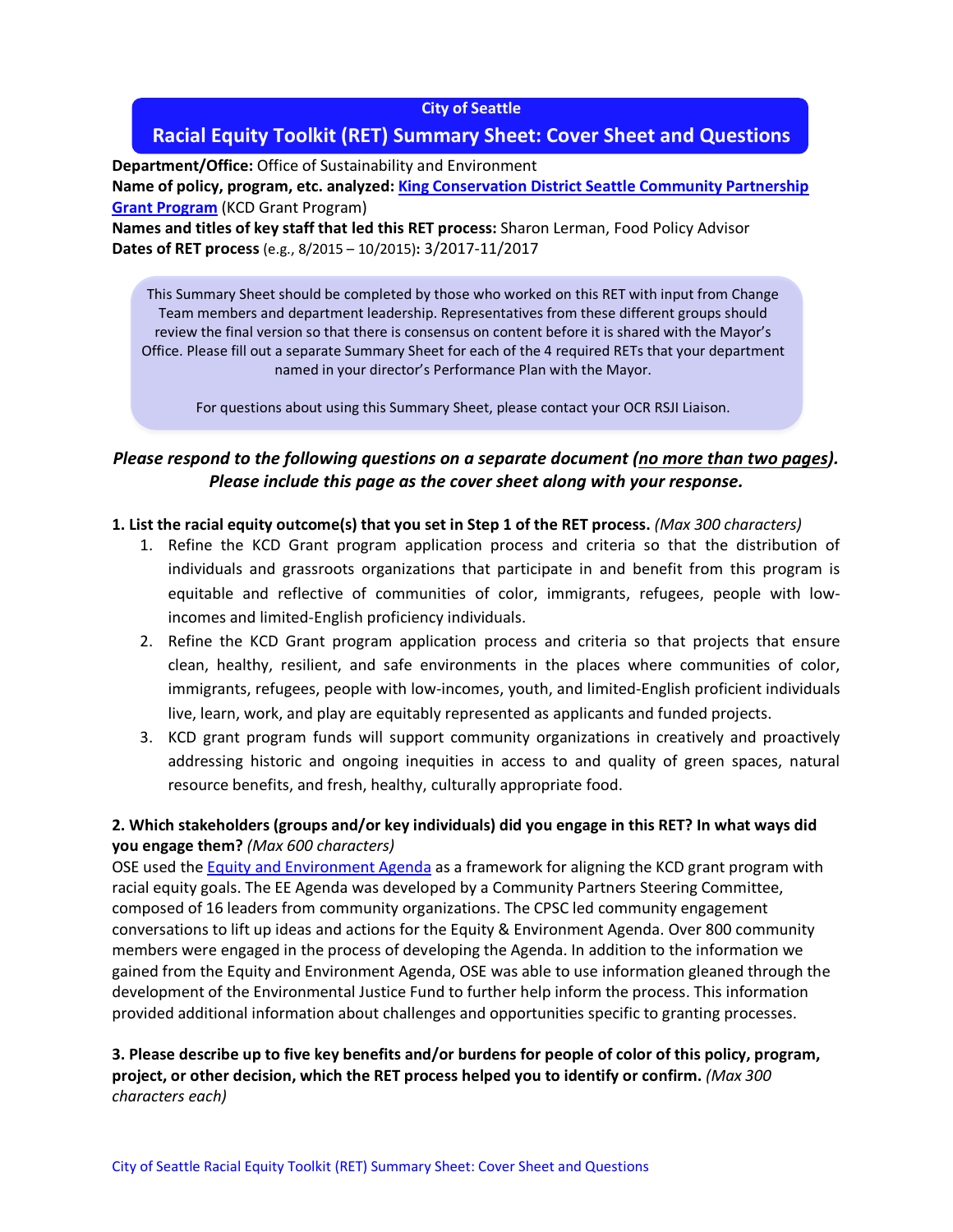#### *Benefits*

- City/KCD increases investments in strategies and activities by and for communities of color, immigrants, refugees, people with low-incomes, youth, and limited-English proficient individuals (EEI communities).
- City/KCD increases investments that strengthen the network of community-based organizations representing EEI communities who are undertaking environmental / natural resource improvement work.
- As a result of these investments, we increase clean, healthy, resilient, and safe environments in the places where communities of color, immigrants, refugees, people with low-incomes, youth, and limited-English proficient individuals live, learn, work, and play.
- As a result of these investments, we address historic and ongoing inequities in access to and quality of green spaces, natural resource benefits, and fresh, healthy, culturally appropriate food.

#### Burdens

• Cumbersome and competitive application process results in some community organizations investing time and resources developing proposals that are not funded.

## **4. Please describe up to five key actions – things that you will do differently or begin to do now – of this policy, program, project, or other decision, which will increase opportunity and/or minimize harm for people of color.** *(Max 300 characters each)*

In 2017, OSE worked with KCD to incorporate the Equity and Environment Agenda into the KCD-Seattle grantmaking criteria, which resulted in a significant increase in applications from EEI organizations as well as funded projects that meet EEI goals. In 2017, seven projects totaling 391,000 were funded. **100% of 2017 grantees represent communities of color or will target impact in communities of color, compared to 9% in 2016 and 8% in 2015.** All seven 2017 grantees involve communities of color or organizations led by people of color. Five of the seven are led by organizations that represent communities of color.

## *Further Actions*

- 1. Continue refining the KCD grant application criteria to further integration of EEI goals and natural resource priorities.
- 2. Continue refining the KCD grant application process improve accessibility of the application and review process.
- 3. Consider integrating a higher level of technical assistance for potential applicants
- 4. Consider setting aside some funds to develop a track for small planning grants, to support organizations in taking the time to develop a competitive and impactful proposal.

# **5. How will leadership ensure implementation of the actions described in question 4?** *(Max 800 characters)*

OSE Director and KCD Executive Director were engaged early in the decision-making process, and have been fully supportive of this integration.

**6. How have/will you report back to your stakeholders? (This includes the people who were directly engaged in this RET process, those who will be affected by decisions made, and other departments or divisions impacted by the RET findings and the actions described in question 4.)** *(Max 800 characters)*